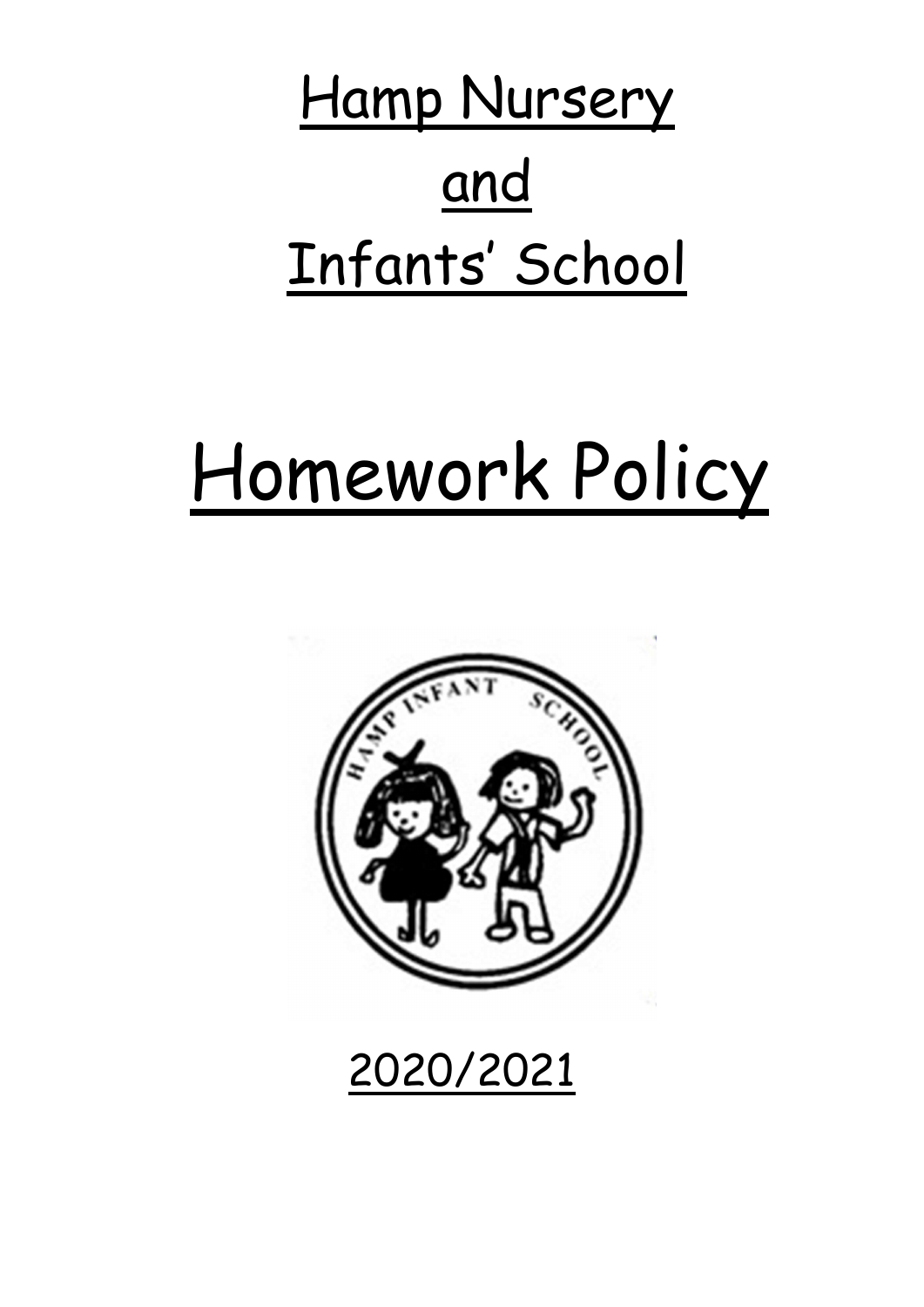## Hamp Nursery and Infants' School Homework Policy

This policy has been developed through consultation with staff, parents and governors.

## 1. INTRODUCTION.

At Hamp Nursery and Infants' School, we recognise the vital role parents play in the education of their children. We strongly believe in the value of home-school partnerships, of which our homework policy is an important element.

## 2. HOMEWORK - A DEFINITION.

Homework is defined as any work or activities which pupils are asked to do outside lesson time, either on their own or with parents or carers. At Hamp Nursery and Infants' School we see work done at home as a valuable part of school work.

## 3. THE PURPOSE OF HOMEWORK.

The school regards the purpose of homework as being to:

- Develop an effective partnership between the school and parents and other carers in pursuing the aims of the school and the development of their child;
- Consolidate and reinforce skills and understanding, particularly in Literacy and Numeracy;
- Extend school learning, for example through additional reading and Share-a-Book;
- Encourage pupils as they get older to develop the confidence and self-discipline needed to study on their own, and to prepare them for the requirements of junior school and beyond.

At Hamp Nursery and Infants' School teaching staff recognise that pupils who have spent a busy structured day at school need time to relax and unwind at the end of the afternoon.

We are also mindful of the need to encourage children to pursue out-of-school activities, e.g. swimming, ballet, Beavers, Brownies, music lessons etc.

Homework should be used to effectively reinforce and/or extend what is learned in school. We hope that children will feel a sense of personal satisfaction in a task completed well and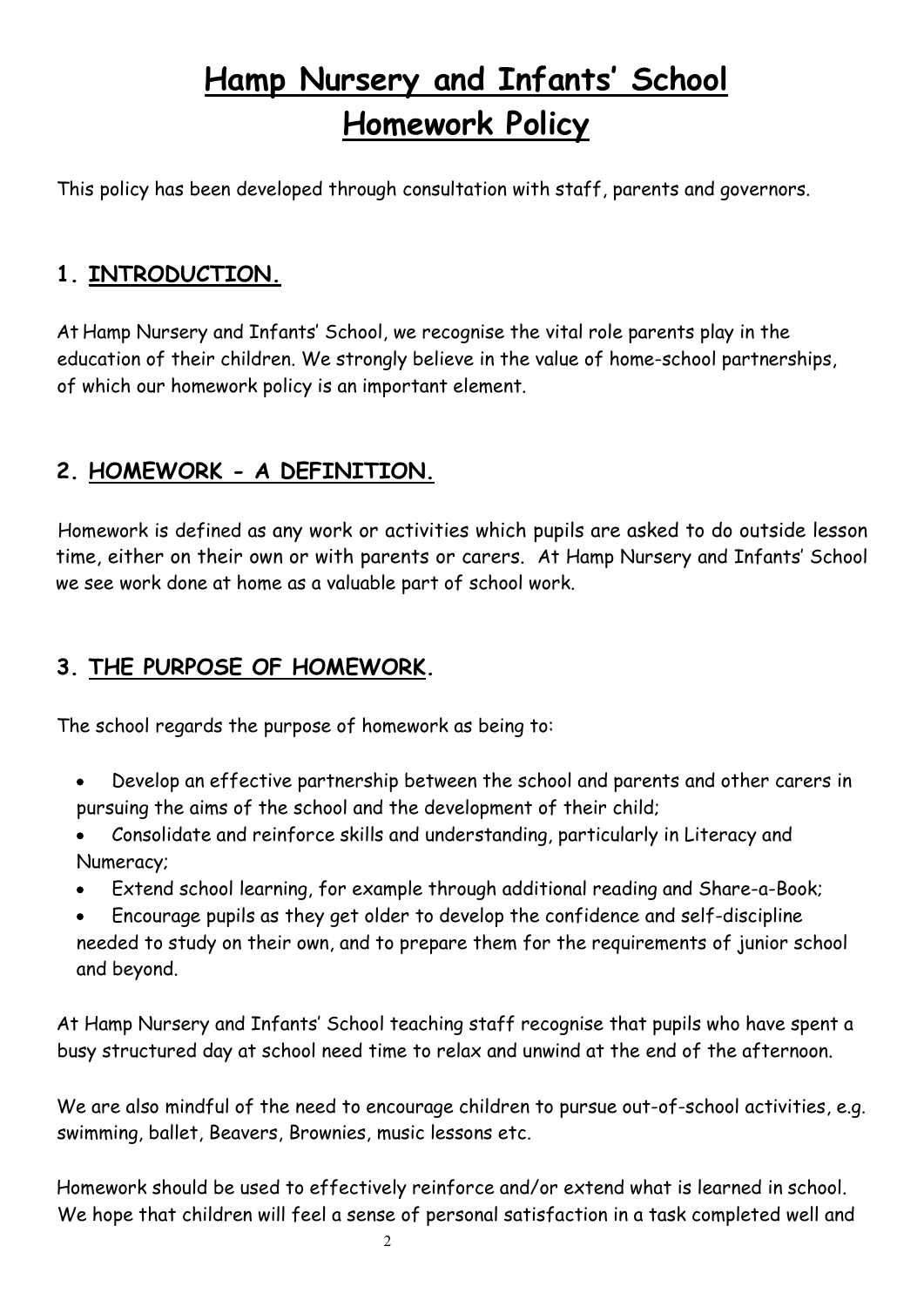that their efforts will be recognised and praised both at home and at school. Homework tasks should be undertaken to the best of their ability.

We hope parents and carers will be willing and able to give their active support to ensure that work done at home is completed conscientiously and in the best possible conditions.

## 4. CURRENT PRACTICE.

At the beginning of the academic year, each year group will be informed of what is expected of them with regards to homework.

At the first parents' day in October, teachers will explain the organisation of homework in their child's class to parents.

## 5. THE NATURE OF HOMEWORK.

At Hamp Nursery and Infants' School, developing a partnership with parents and carers, and involving them actively in children's learning is a key objective.

Short activities of different kinds – reading together, reading and spellings words and number facts - provide a very important opportunity for young children to talk about what they are learning to an interested adult, and to practise key skills in a supportive environment.

Homework will be differentiated to take account of individual pupils needs.

## Early Years Foundation Stage (EYFS).

#### Reading:

The importance of reading at home cannot be over-emphasised and we hope that children will read for pleasure in their own time.

Children will be given tricky words to read and issued with a suitable reading book once they have learned the first ten tricky words.

All children will be given the opportunity of taking part in the Share-a-Book scheme.

Children will be provided with a suitable book which can be taken home to share with an adult or older sibling. This book should be shared, discussed and then the child can draw a picture or write a comment about it in the book provided.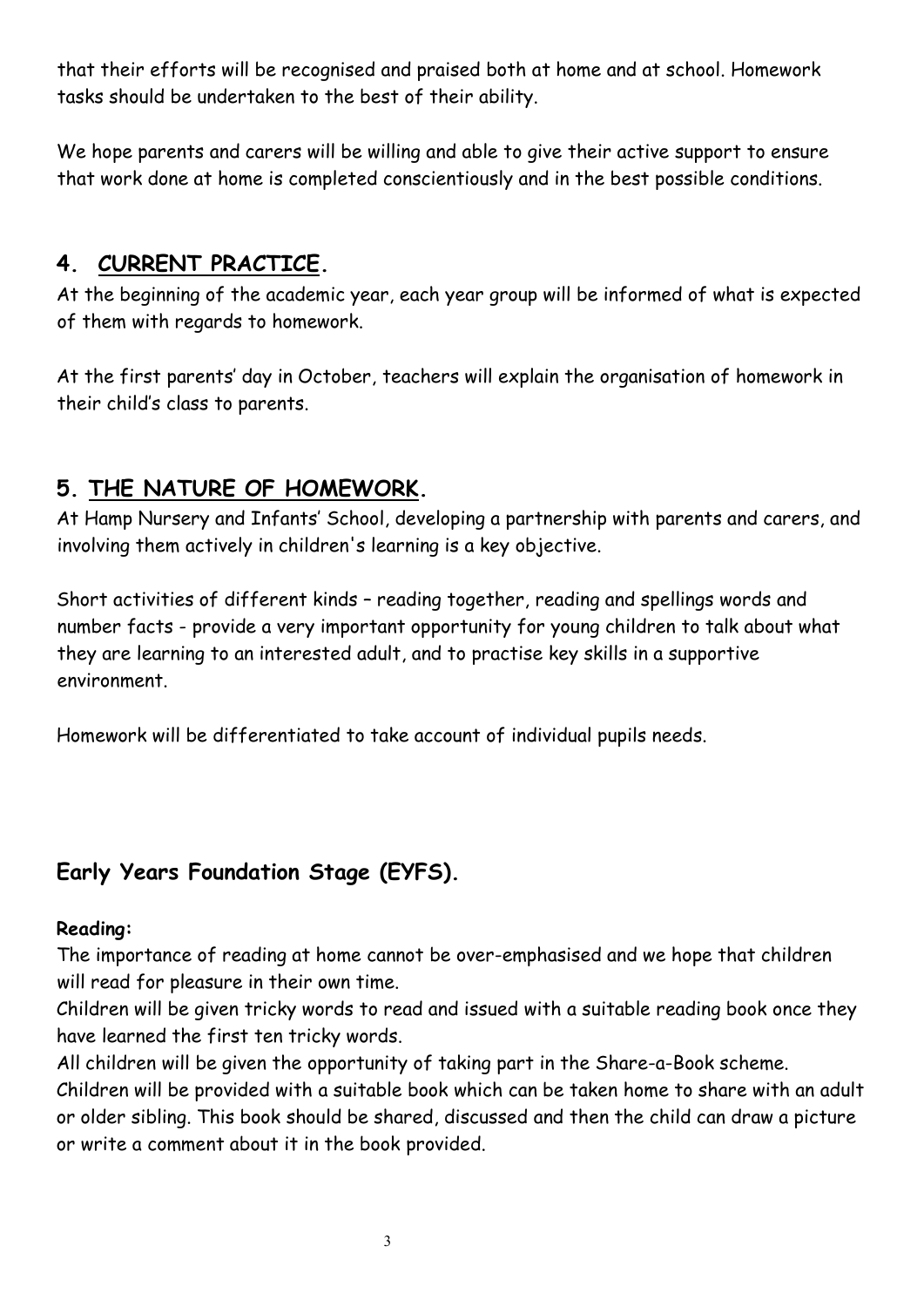## Children working at the expected National Curriculum level for Year 1.

#### Reading:

The importance of reading at home cannot be over-emphasised and we hope that children will read for pleasure in their own time.

Children will be provided with a suitable school reading book, which can be taken home to read with a parent or other adult person.

A record card will be provided for parents to comment on and sign when they have listened to their child read.

They will have word cards that go home so that parents and carers can help their child to read these words until they have completed the required amount of key words. They will then be given spellings.

All children will be given the opportunity of taking part in the Share-a-Book scheme. Children will be provided with a suitable book which can be taken home to share with an adult or older sibling. This book should be shared, discussed and then the child can draw a picture or write a comment about it in the book provided.

#### Phonics and Spellings:

Once children have completed their key words for reading, they will have words that go home so that parents and carers can help their child with spellings. There will be 5 to 10 spellings each week, as appropriate. These spellings will also include the phonics taught in lessons.

#### Numeracy:

Homework will be provided for pupils to consolidate or revise particular mathematical skills. Children will be given one short differentiated piece of homework each week that relates to the topic being covered.

## Children working at the expected National Curriculum level for Year 2.

#### Reading:

The importance of reading at home cannot be over-emphasised and we hope that children will read for pleasure in their own time.

Children will be provided with a suitable school reading book, which can be taken home to read with a parent or other adult person.

A record card will be provided for parents to comment on and sign when they have listened to their child read.

They will have word cards that go home so that parents and carers can help their child to read these words until they have completed the required amount of key words. They will then be given spellings.

All children will be given the opportunity of taking part in the Share-a-Book scheme. Children will be provided with a suitable book which can be taken home to share with an adult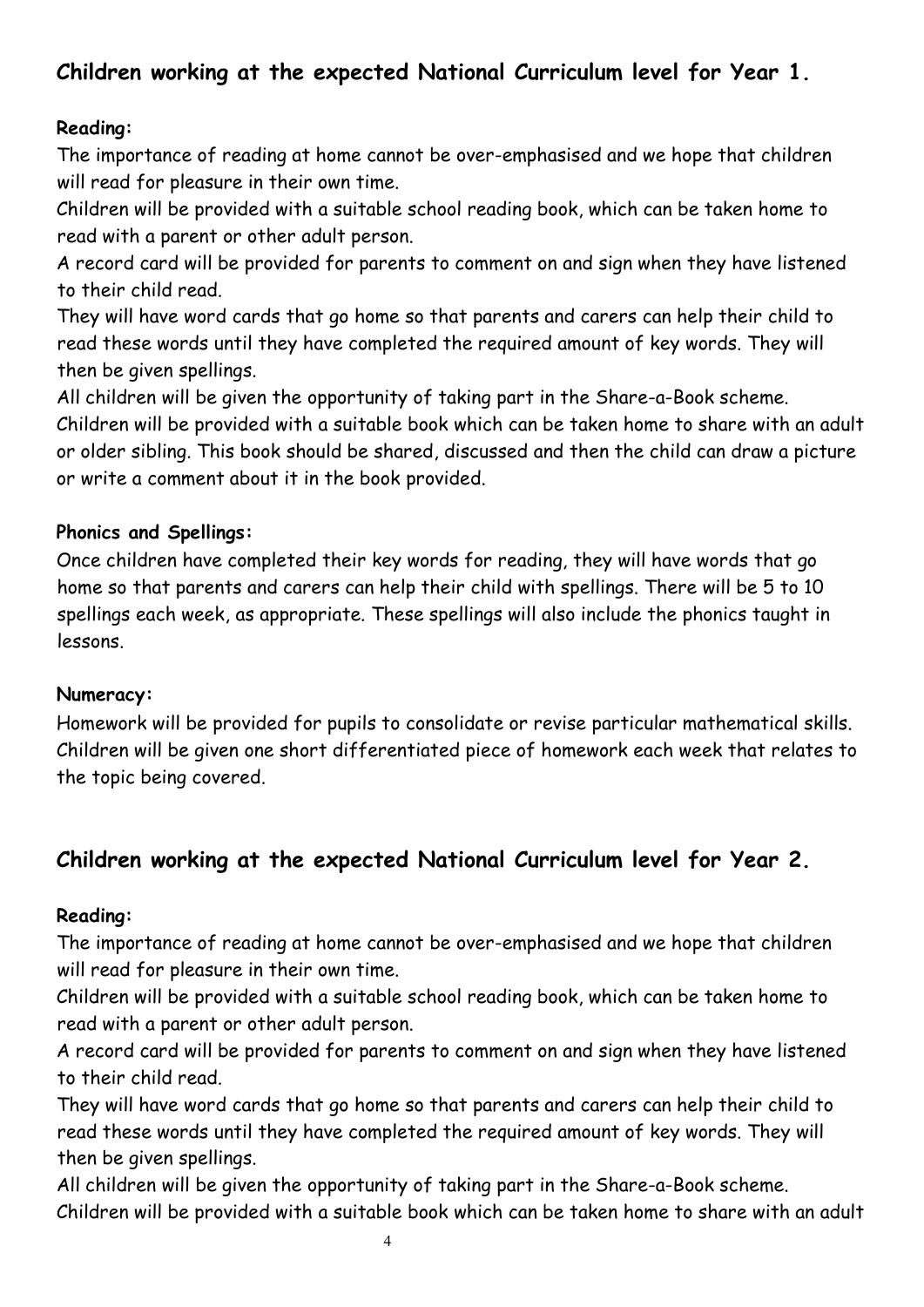or older sibling. This book should be shared, discussed and then the child can draw a picture or write a comment about it in the book provided.

#### Phonics and Spellings:

Children will have words that go home so that parents and carers can help their child with reading and spellings. After this there will be 10 spellings each week. These spellings will also include the phonics previously taught in lessons.

#### Numeracy:

Homework will be provided for pupils to consolidate or revise particular mathematical skills.

Children will be given one longer differentiated piece of homework each week that relates to the topic being covered.

#### Where appropriate and depending on children's individual needs other activities may include:

Learning the class story using story or text maps at the beginning of each Talk for Writing unit;

Handwriting Practice; Preparing questions; Writing tasks; Puzzles/games; Learning songs or scripts for plays; Physical activities; Investigations; Completing a short homework activity book during school holidays.

However, children will not be expected to complete more than one additional piece of homework each week.

## 6. THE TIME TO BE SPENT ON HOMEWORK.

At Hamp Nursery and Infants' School we expect children to spend on average 1 hour per week, split into smaller, manageable slots, completing homework which will be set at age related expectations.

Homework will not, in general, be used to finish off work started in class.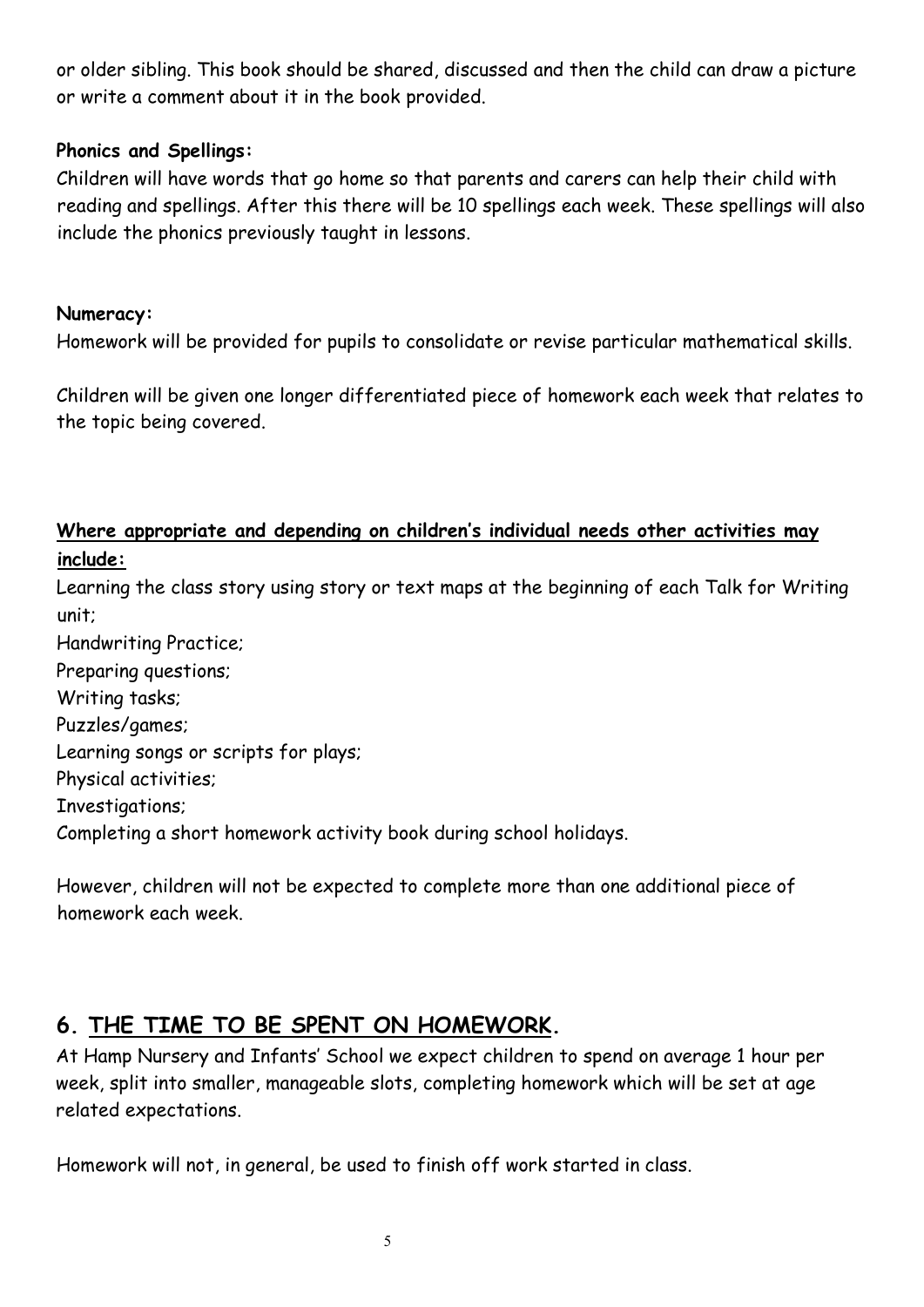The school believes that a regular pattern is important, particularly for Literacy and Numeracy. It will endeavour to establish a familiar routine of when homework is set and when it is expected to be completed by. This information will be made clear to parents at the initial parents' evening at the beginning of the academic year.

## 7. SPECIAL EDUCATIONAL NEEDS (SEN).

Setting the right type and amount of homework for children with special educational needs will need careful consideration by the class teacher and co-ordination with both the SENCo and parents. The objectives of homework outlined in this policy should apply equally to pupils with special educational needs. Whilst children with SEN may benefit from special tasks separate from the homework set for other children in the class, it is important that they should do as much in common with other children as possible. Homework tasks for children with SEN should:

- Have a very clear focus and time-guideline;
- Give plenty of opportunities for pupils to succeed;
- Help develop social as well as other skills where necessary;
- Be varied and not purely written assignments;
- Be manageable for teachers.

## 8. ENGLISH AS AN ADDITIONAL LANGUAGE (EAL).

Setting the right type and amount of homework for children with English as an additional language will need careful consideration by the class teacher and co-ordination with both the EAL co-ordinator and parents. Parents support will often be sought to help children learn subject specific vocabulary which will be sent home by the class teacher.

## 9. MORE ABLE CHILDREN.

Extension homework will be provided for children who have strengths in specific areas.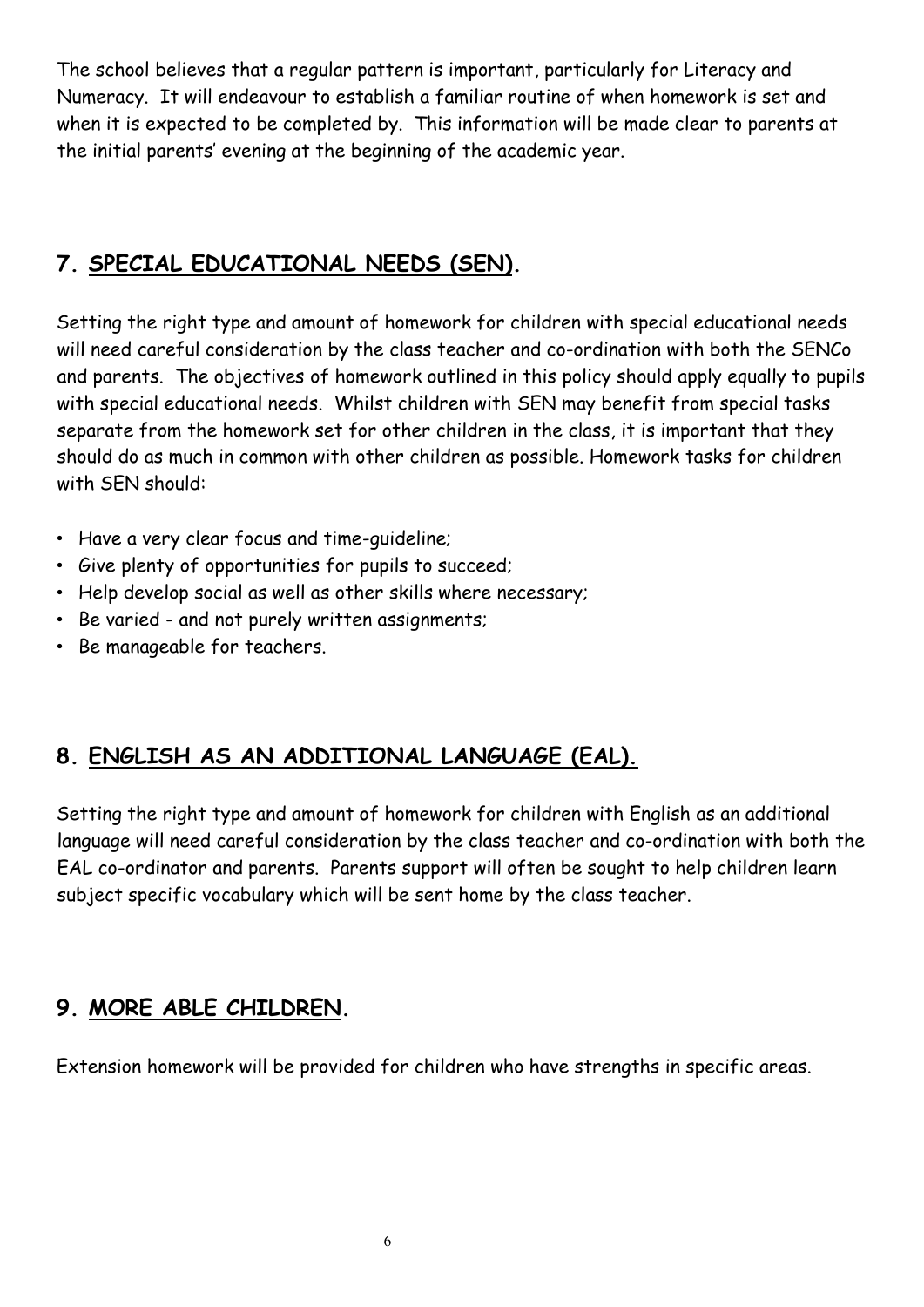## 10. THE ROLE OF THE SCHOOL, TEACHERS, PARENTS AND CARERS IN SUPPORTING PUPILS WITH HOMEWORK ACTIVITIES.

#### Role of the school:

- To monitor the effectiveness of the homework policy;
- To support parents with the newer methods of teaching in Literacy and Numeracy through regular curriculum evenings and parents days.

#### Role of the class teacher:

- To plan homework as an integral part of curriculum planning and indicate tasks on short term planning;
- To inform pupils and parents of homework timetables through discussion in class and at parents' evening;
- To match homework, as far as possible, to the ability of the children;
- To provide feedback which encourages pupils to regularly complete tasks. Feedback should be appropriate to the task e.g.
- individual comment from the teacher, verbal or written;
- marking of the task within an acceptable timeframe;
- reading card entry written by pupils or parents;
- recognising homework achievement through assemblies.

#### Role of the parents/carers

The school recognises that parents and carers have a key role to play in supporting pupils' homework. The nature of this role will change as children get older. For much of their homework, particularly with younger children, parents and carers will be encouraged to become actively involved in joint homework activities.

To avoid 'battles' over homework we recommend:

- That children should be allowed to work at an appropriate pace;
- Acknowledgement should be given to their own interests;
- The task is undertaken at an appropriate time when the child is best able to concentrate;
- Your child may need lots of encouragement, praise and even your company and help for certain tasks;
- That work at home is perceived as a shared activity;
- Work at home should be planned carefully around other interests to avoid clashes;
- It should not be used as a threat or punishment.

Your HELP, ENCOURAGEMENT and PRAISE is the key to success.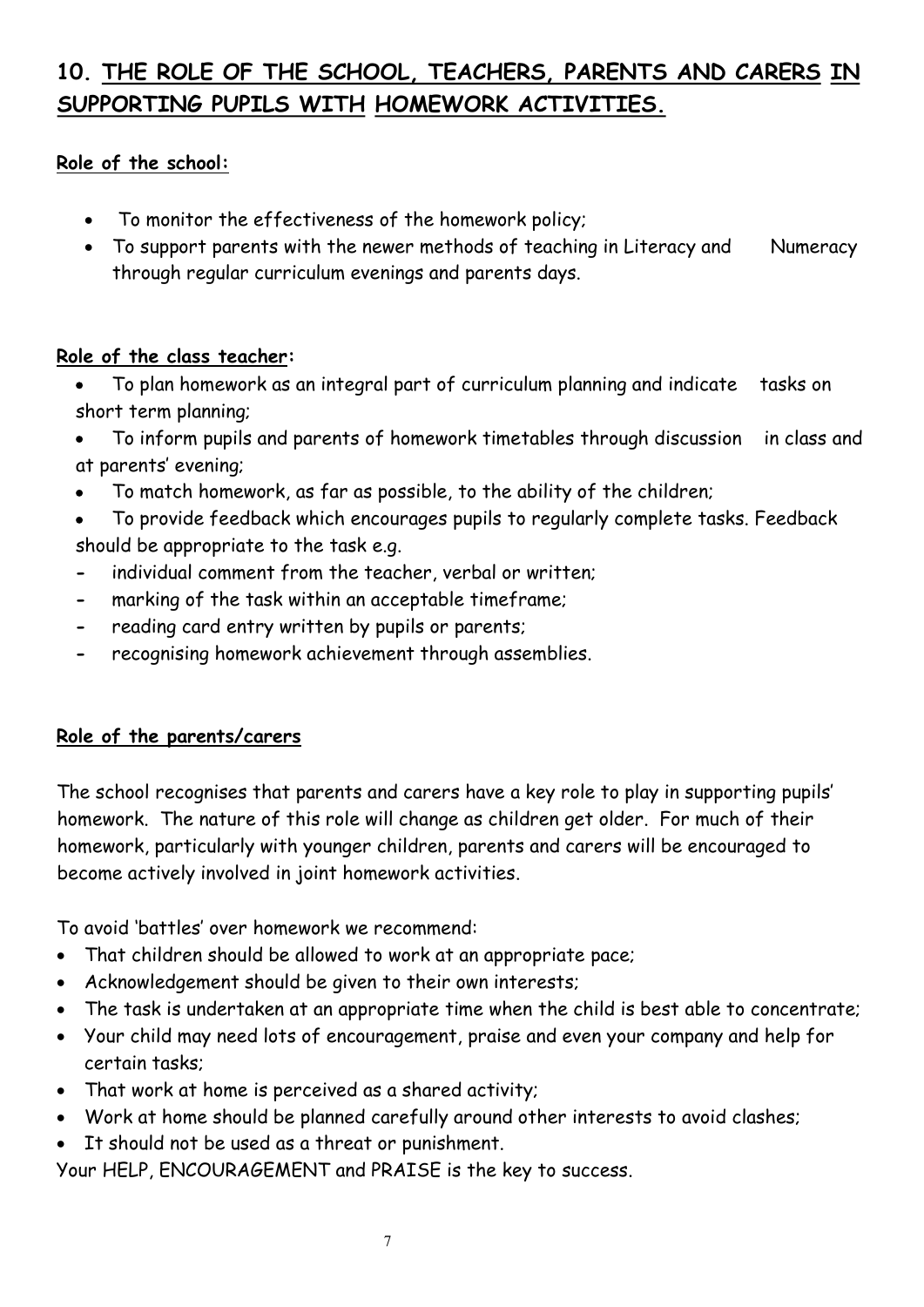We ask you to provide a reasonably peaceful, suitable place in which pupils can do their homework – alone, or more often for younger children, together with an adult.

We do not envisage an infant school child spending time in isolation with work he or she may find difficult. Give support and help but do not do the work for the children. Please support children in completing tasks and return work in a tidy presentable state.

#### Concerns

If any child does not understand a task, parents should encourage them to ask their teacher for further guidance. If you have any concerns about the levels of homework or the content etc., please see your child's class teacher. Do not let your child get upset about homework; if there is a problem come in and speak to the teacher about it.

## 11. FEEDBACK.

The school recognises the importance of providing prompt and accurate feedback to pupils, parents and carers on how well homework tasks have been tackled and the knowledge, skills and understanding that are being developed. A variety of methods will be used to provide feedback ranging from an appropriate comment of praise, appreciation or area for improvement to a mark, and these will vary according to the age and ability of the pupil.

## 12. INFORMING AND CONSULTING PARENTS AND CARERS ABOUT THE HOMEWORK POLICY.

The school will use newsletters to inform parents and carers about the school's homework policy and secure their involvement. The Homework Policy and useful information for parents in supporting their child's learning is displayed on the School Website. Parents' evenings will be used to promote this partnership and obtain feedback e.g. Literacy and Numeracy workshops, New Intake Evenings. Homework questionnaires may be used where appropriate to ascertain parent views. Parents will be consulted about any significant changes to the policy that are being considered by the Governing Body.